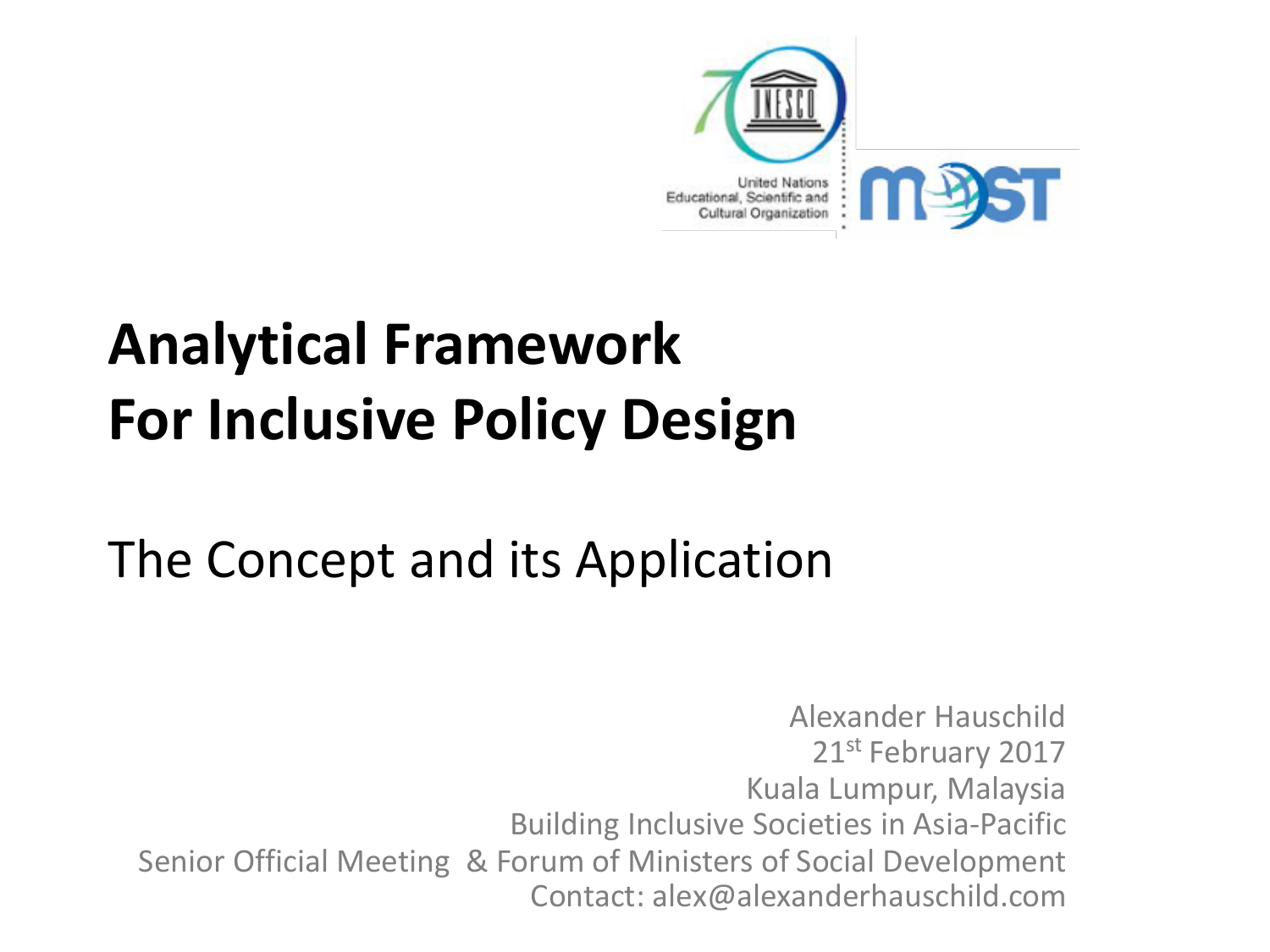# **Analytical Framework 'Dimension of Exclusion and Inclusion'**

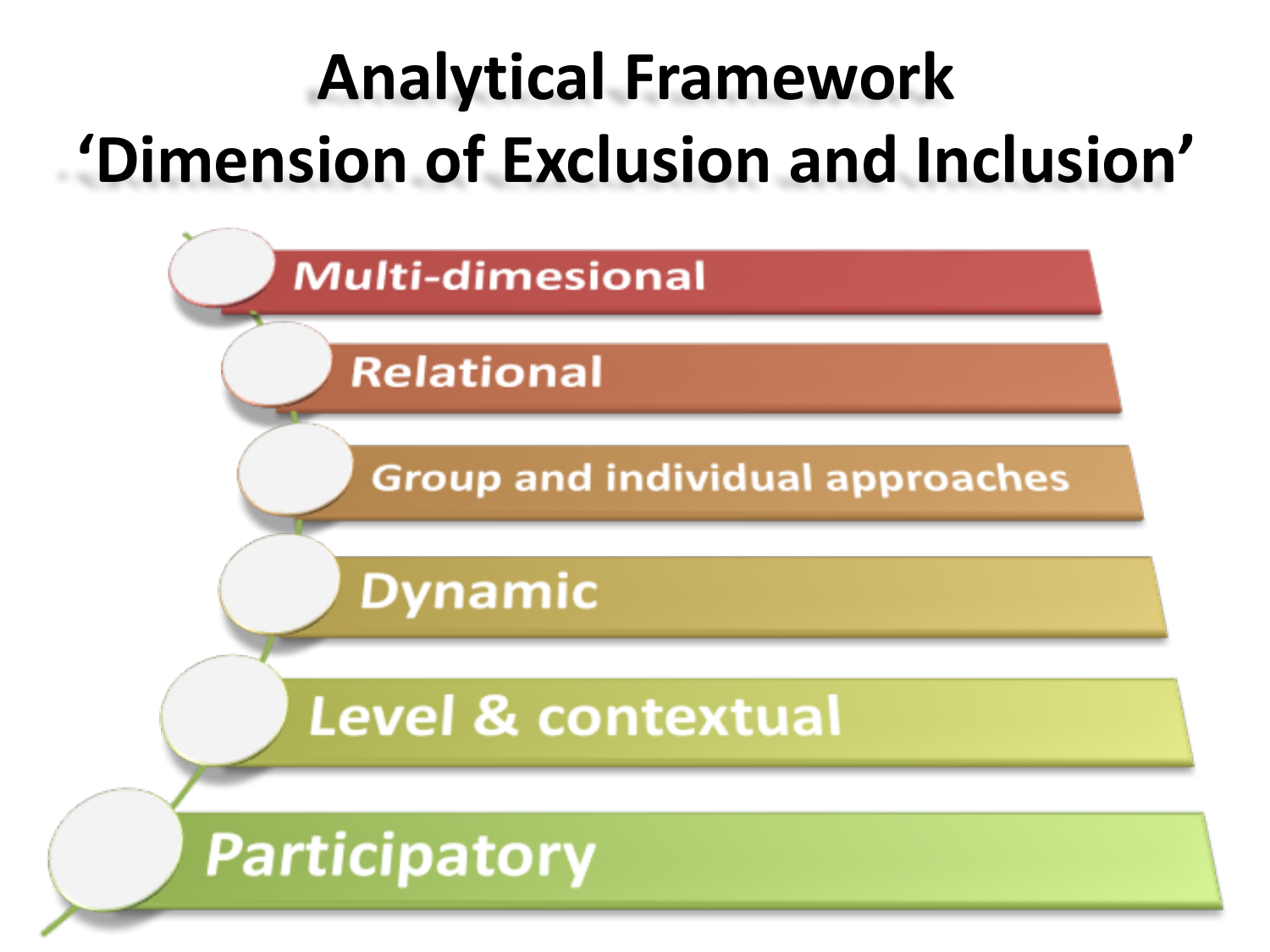## **Analytical Framework For Inclusive Policy Design**

# **CONCEPT**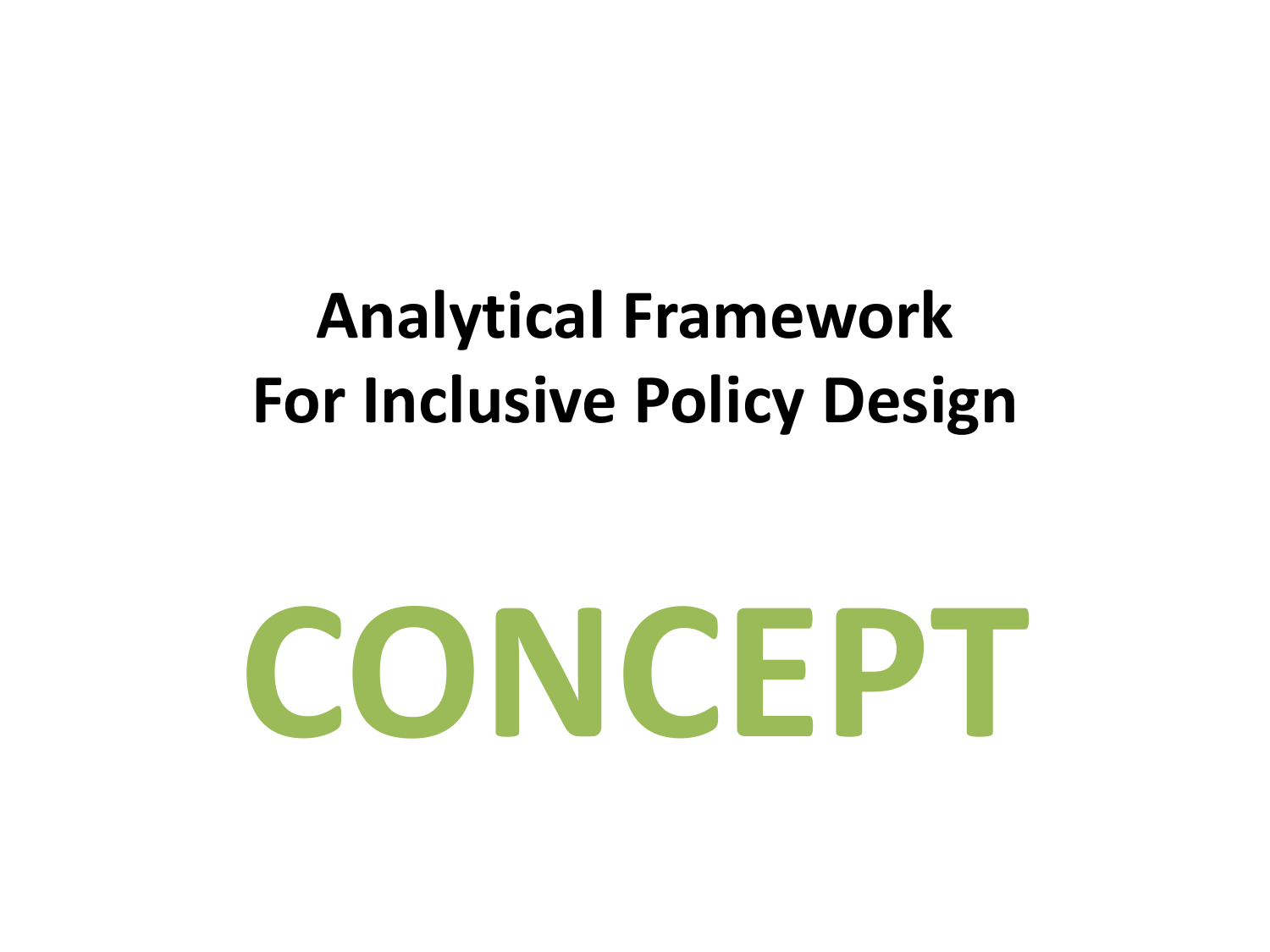# **Dimensions, Policy Markers (PMs) and Design Considerations (DCs)**

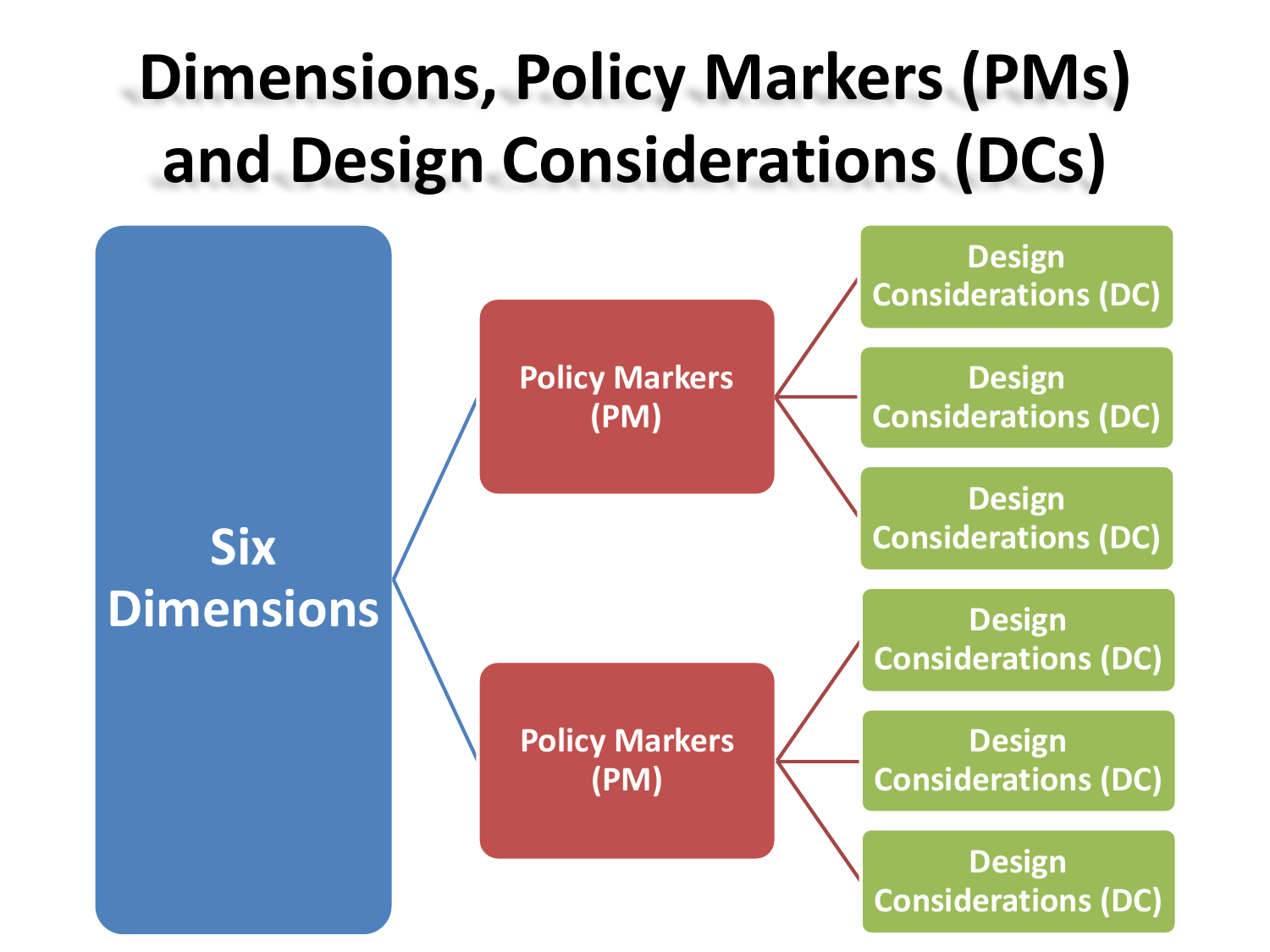## Dimension  $1$  – Processes that influence social inclusion

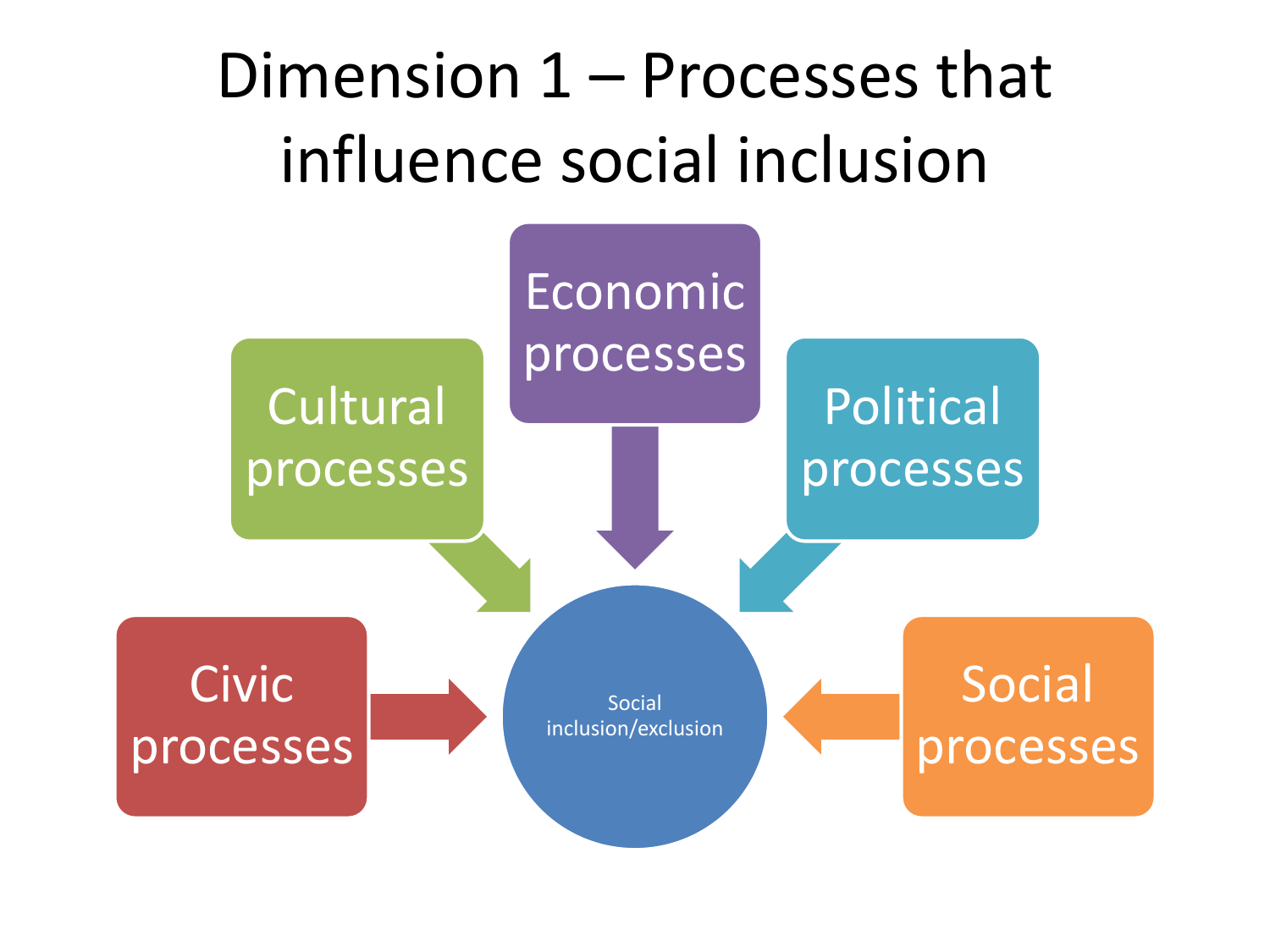| Transversal and<br>overarching objective     | • Inclusion is an explicit and overarching goal that<br>cuts across sectoral policies.                                      |  |
|----------------------------------------------|-----------------------------------------------------------------------------------------------------------------------------|--|
|                                              |                                                                                                                             |  |
| Continuum of<br>interventions                | • Social inclusion is achieved through integrated and<br>coordinated interventions.<br>• New technologies and trial & error |  |
|                                              |                                                                                                                             |  |
| <b>Public sector</b><br>innovation           | • Public sector innovations support the achievement<br>of social                                                            |  |
|                                              |                                                                                                                             |  |
| Integrated and policy-<br>sensitive evidence | • Availability of integrated and policy sensitive data                                                                      |  |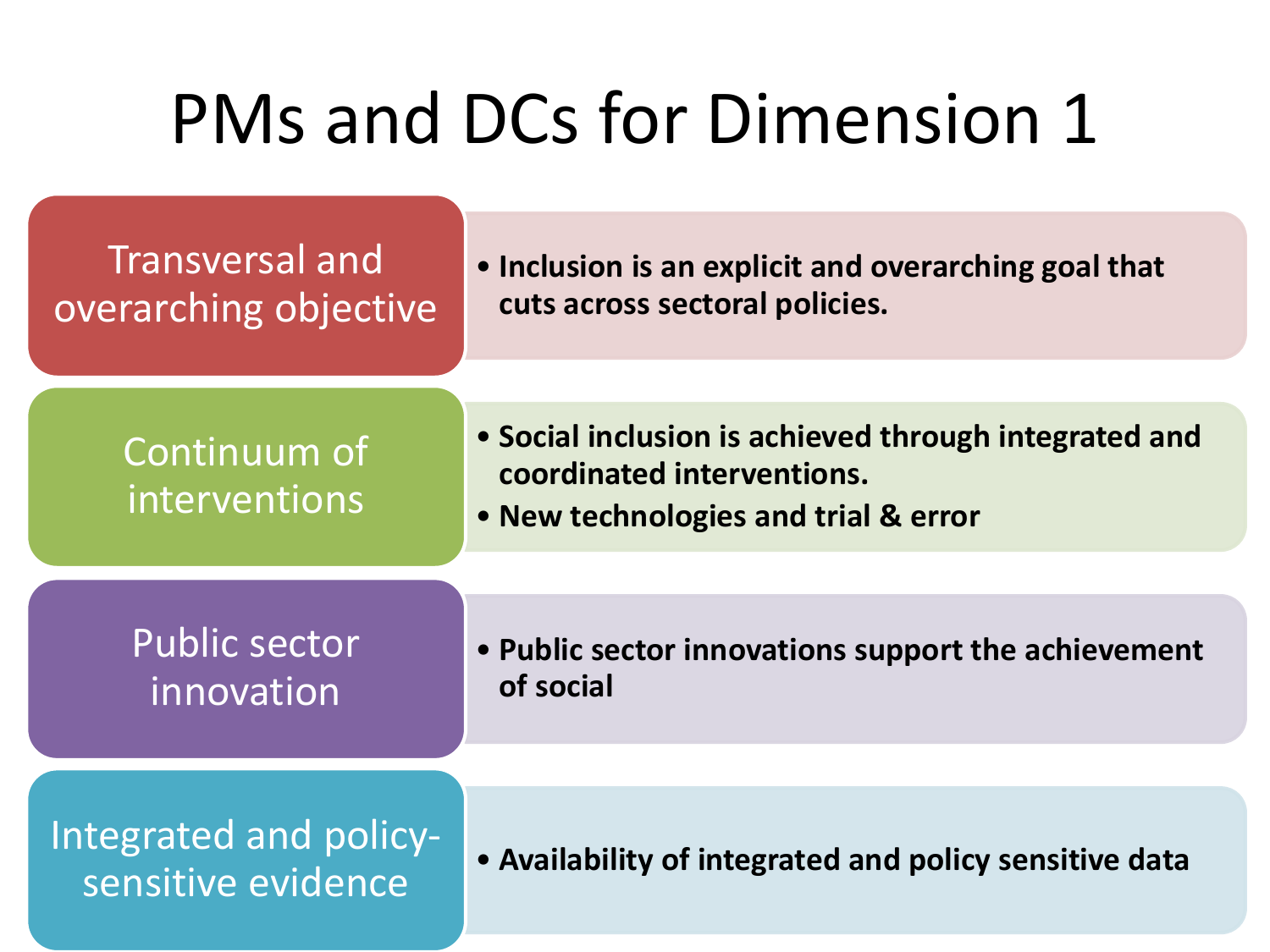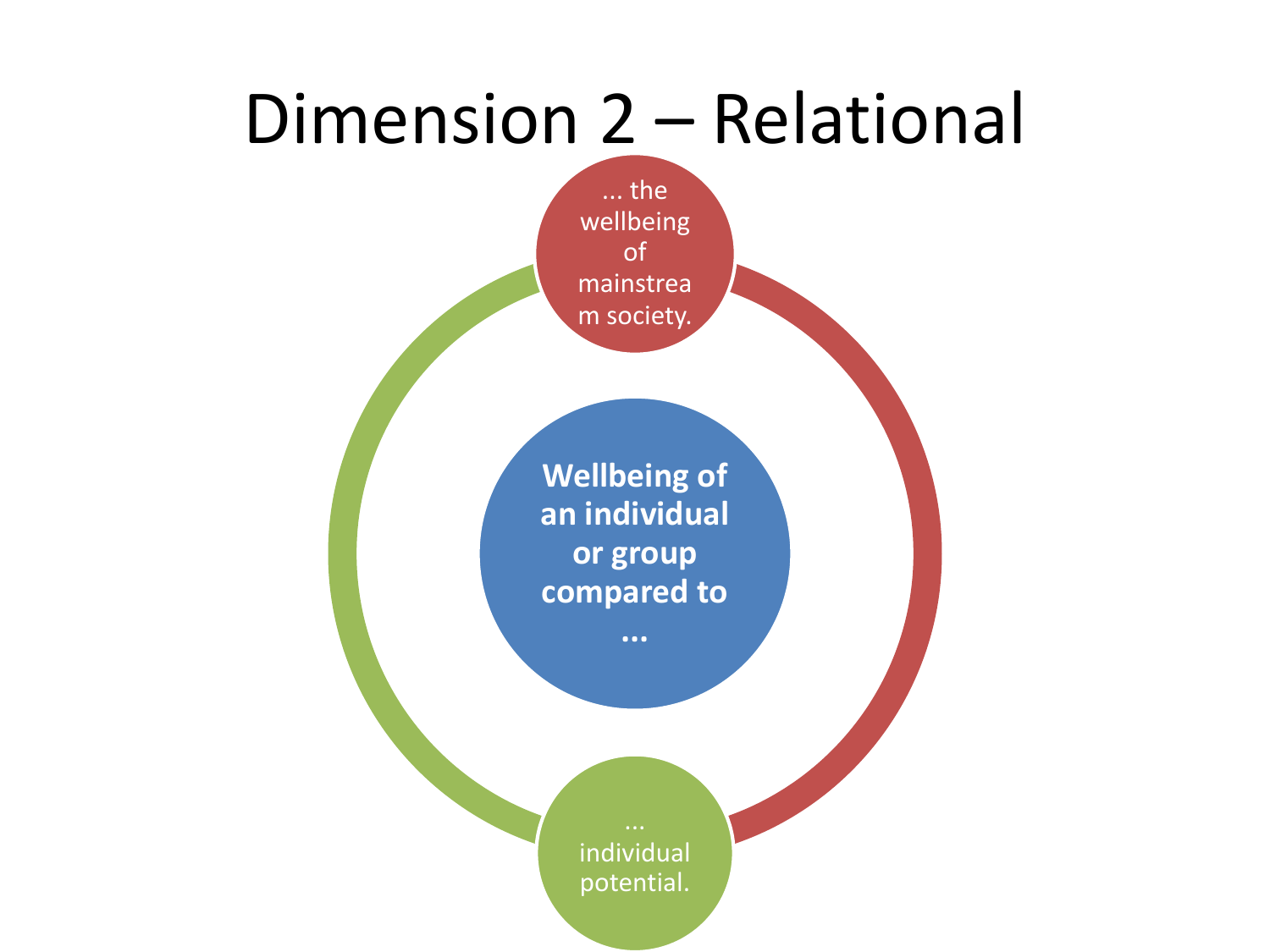| Equality of<br>opportunities and<br>outcomes                         | • Dealing with causes of social inclusion<br>• Opportunities must be equitable not only equal<br>• Policies must focus on the long term goal of social inclusion      |  |
|----------------------------------------------------------------------|-----------------------------------------------------------------------------------------------------------------------------------------------------------------------|--|
|                                                                      |                                                                                                                                                                       |  |
| Delivery of services and<br>adequate access or<br>uptake             | • Providing public services and access to public services<br>• Acceptance and uptake of public services                                                               |  |
|                                                                      |                                                                                                                                                                       |  |
| Distribution of public<br>expenditure                                | • Redirection of resources<br>• Is society aware of groups of persons that are socially excluded<br>• The role of international players in achieving social inclusion |  |
|                                                                      |                                                                                                                                                                       |  |
| <b>Relation between</b><br>mainstream population<br>and the excluded | • Social policies must target all groups of society<br>. Social inclusion must be accompanied by meaningful dialogue                                                  |  |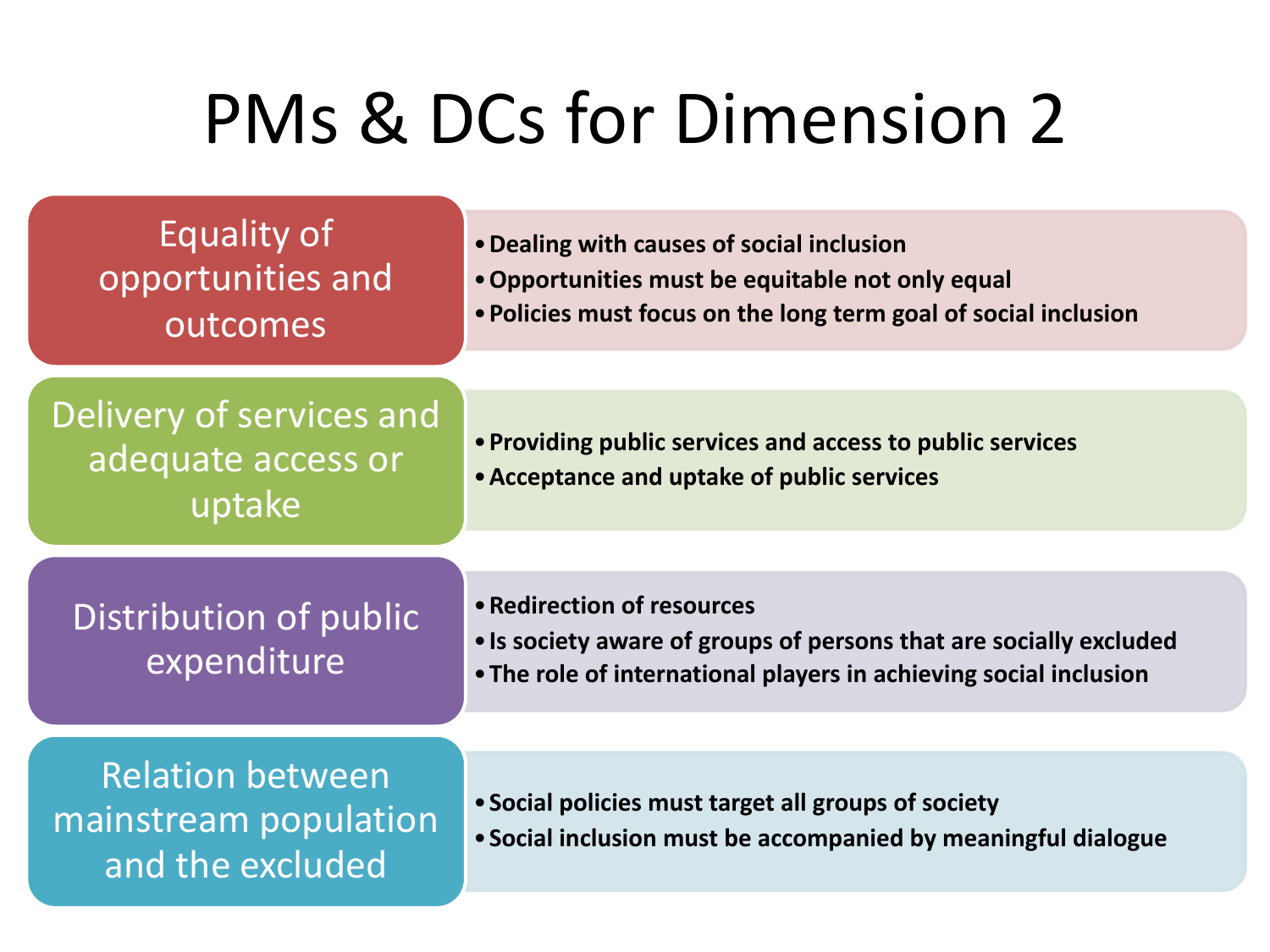## Dimension  $3 -$  Group based and individual approaches

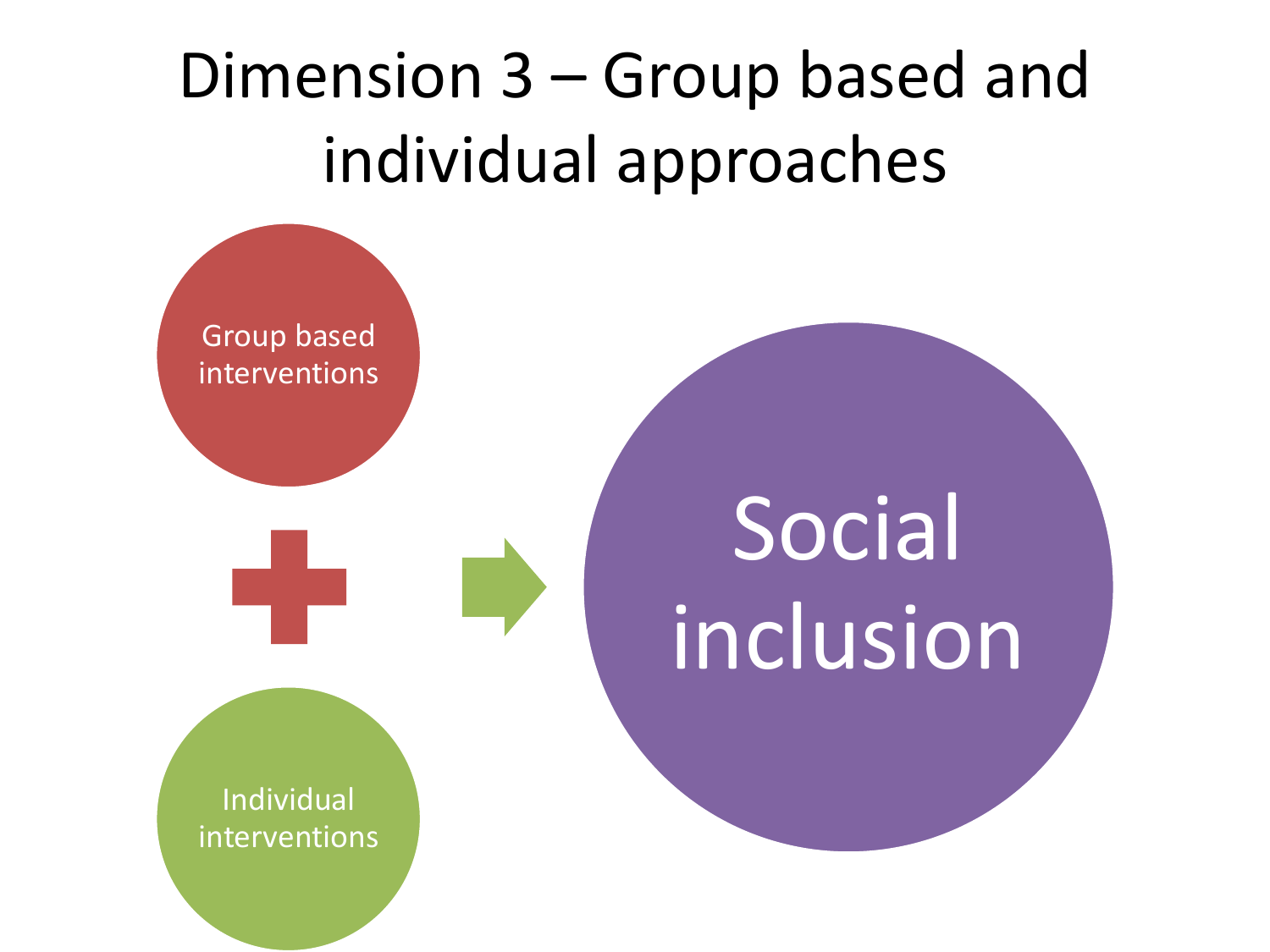| <b>Exclusion risks</b>                                                     | • Group conditions and individual characteristics<br>• Social exclusion is a common risk that does not exclusively threaten<br>traditionally excluded groups |
|----------------------------------------------------------------------------|--------------------------------------------------------------------------------------------------------------------------------------------------------------|
| Removal of drivers of<br>exclusion                                         | • Structural, behavioural and policy related drivers of exclusion<br>. Bottlenecks and loopholes in existing policies                                        |
| Policy interventions should<br>be tailored to the needs of<br>the excluded | • Needs and preferences of intended beneficiaries<br>• Tailoring to common patterns of exclusion                                                             |
| Differentiated effects of<br>policies                                      | • Differentiated effects                                                                                                                                     |
| Weighted breadth and depth<br>of intervention                              | • Intensity, structure and persistence of exclusion<br>• Types of risks and drivers<br>• Depth of coverage                                                   |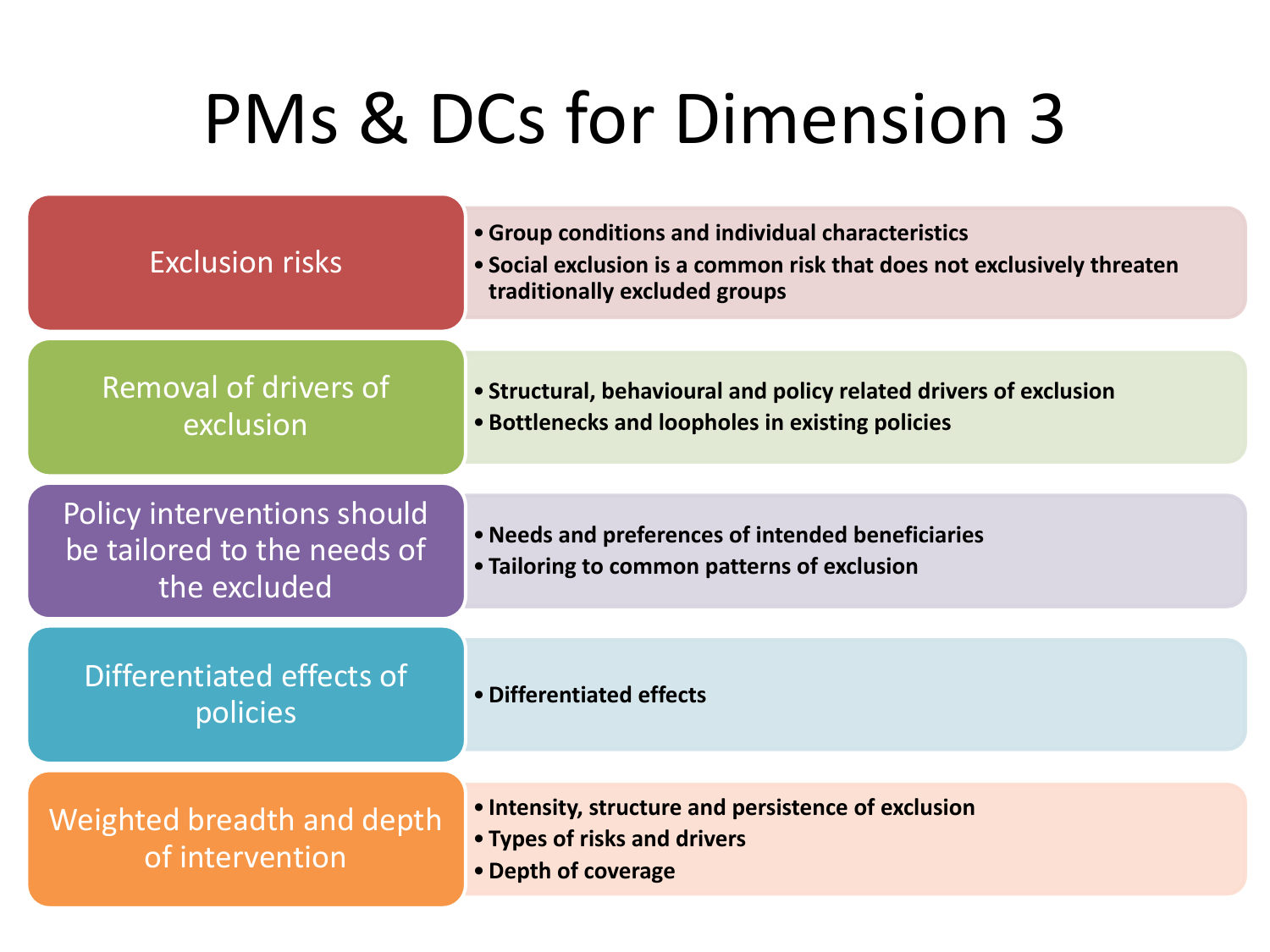## Dimension 4 – Dynamic dimension

**Ultimate Goal: Total** Social Inclusion

**Process: Social** Inclusion Interventions to battle social exclusion

**Current state of our societies:** Members of society are socially excluded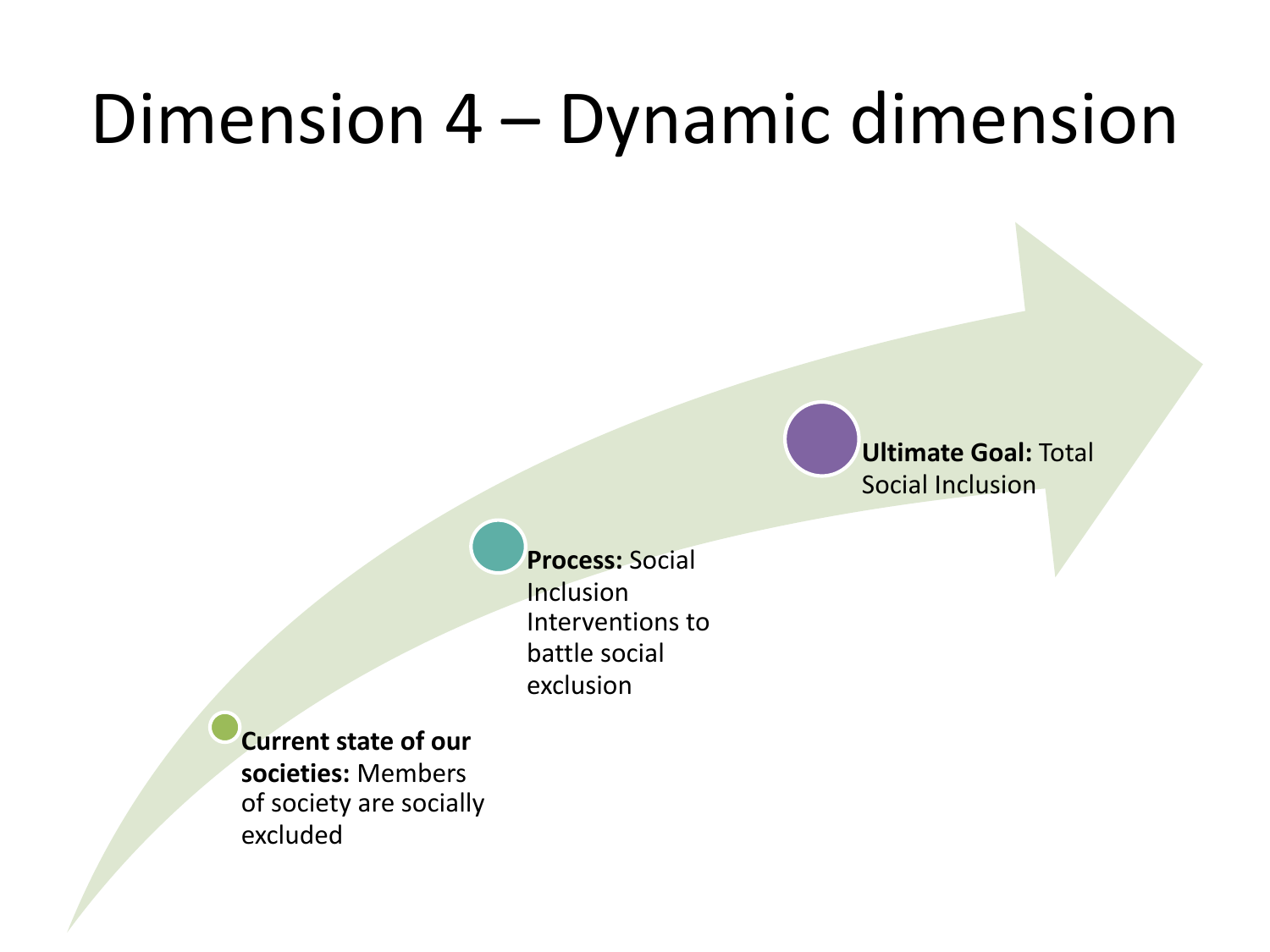## Built-in duration

- **Persistence of deprivation**
- **Adequate data collection**
- **Historical context social exclusion**

Long-term and anticipatory character

- **Unplanned results of long term policies**
- **Newly emerging drivers of exclusion**
- **Awareness of capacity and limitation**

Proactive and reactive functions

- **Early-stage interventions**
- **Reactive measure**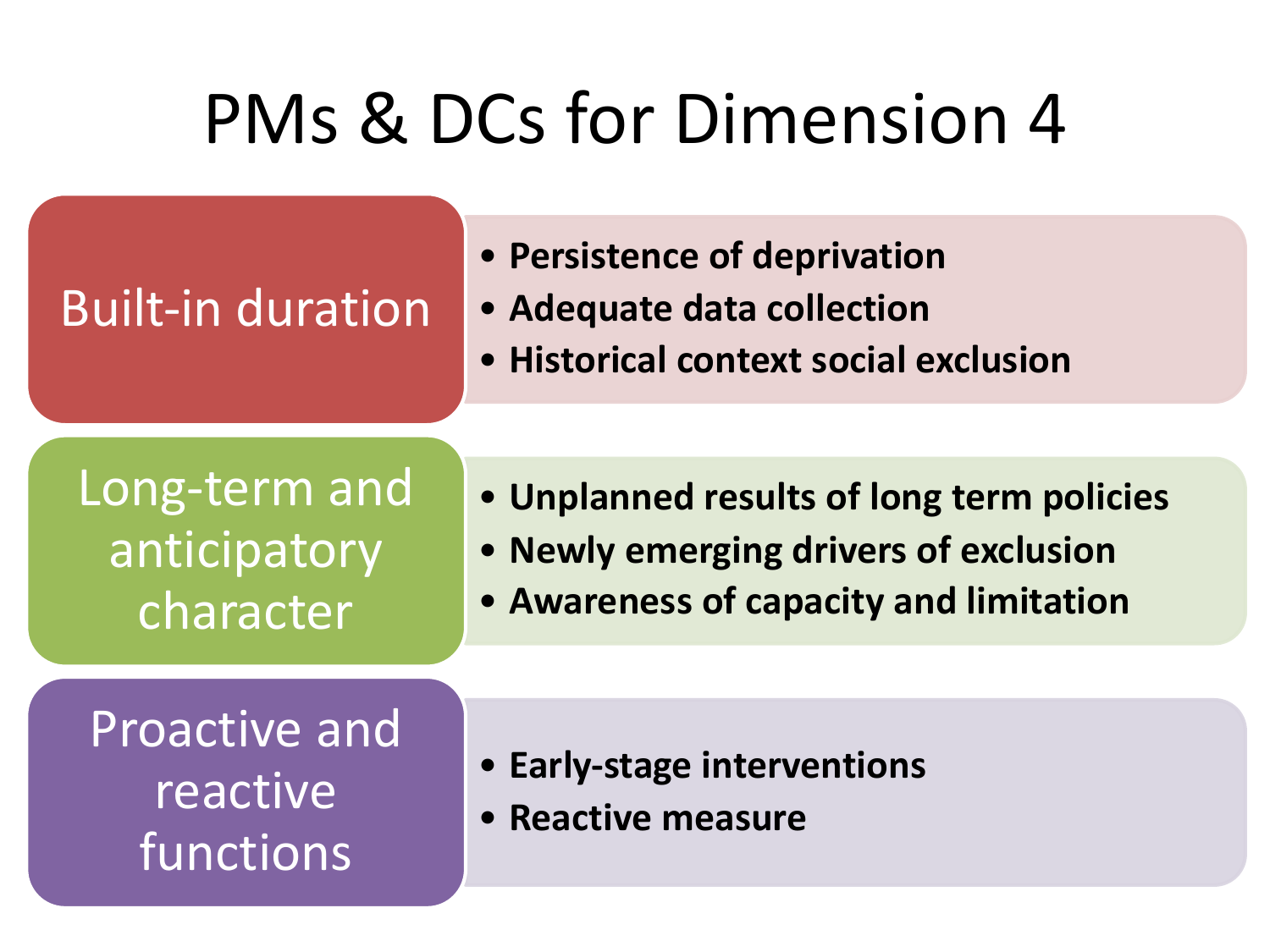## Dimension 5 – Level and context

#### **Micro**

- Individual
- Household

#### **Meso**

- Neighbourhoods
- Communities

#### **Macro**

- Nation states
- Global regions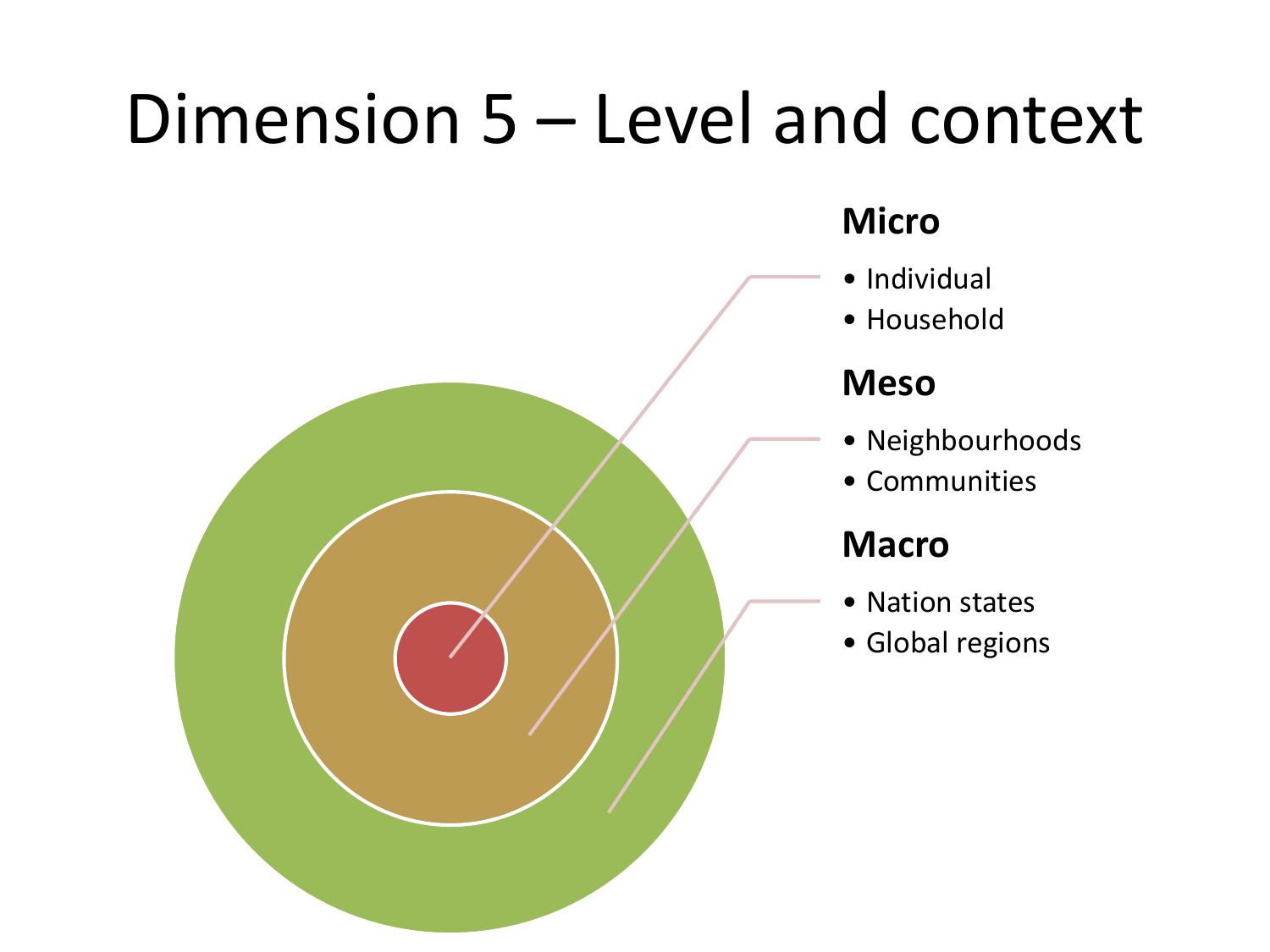In-country coherence and **coordination** 

- **Horizontal coordination**
- **Policy coherence**
- **Vertical coordination**
- Capacity and institutional fit at all levels

Regional and sub-regional coordination

- **Soft laws mechanisms**
- **Non-standardized instruments**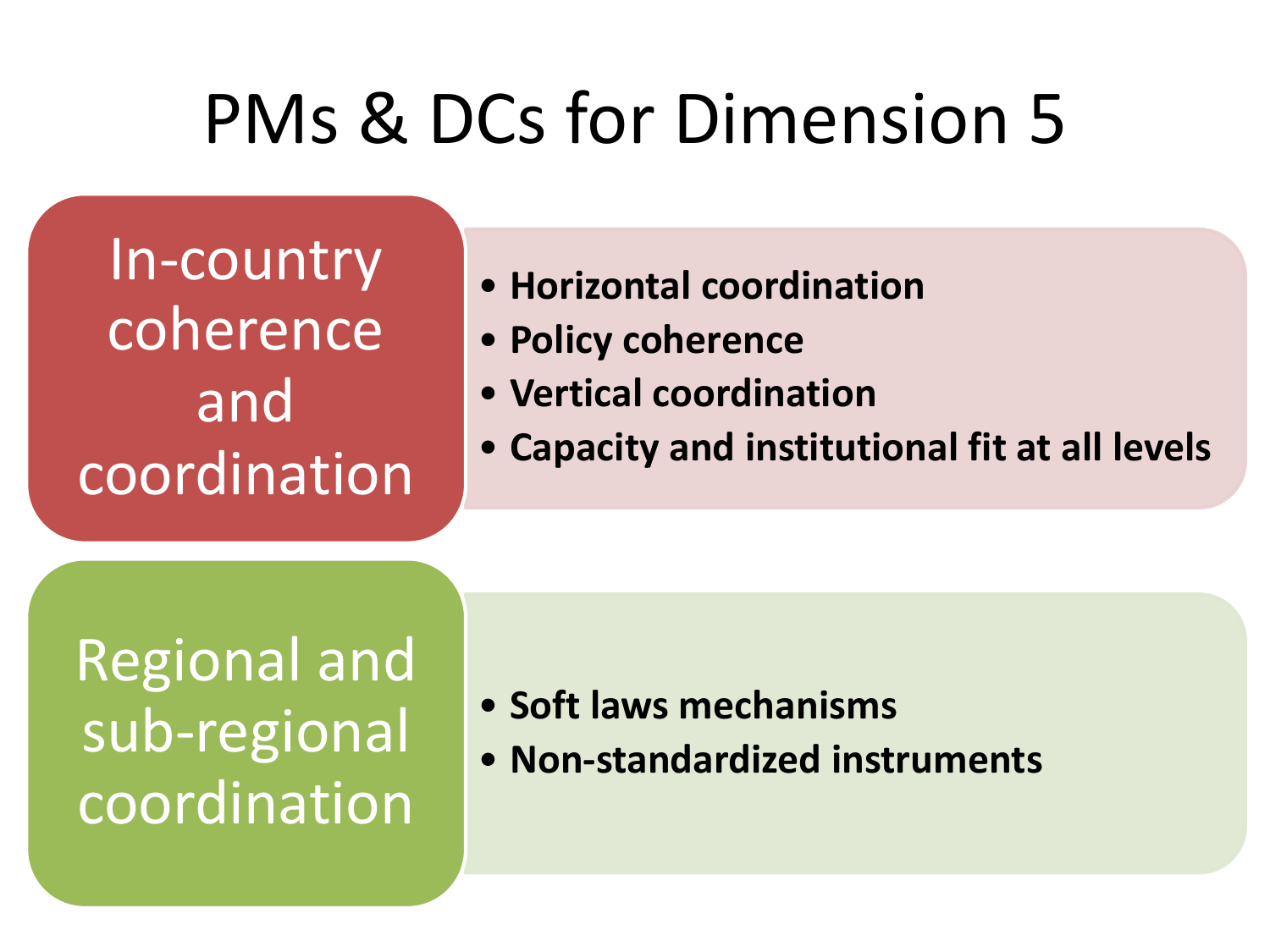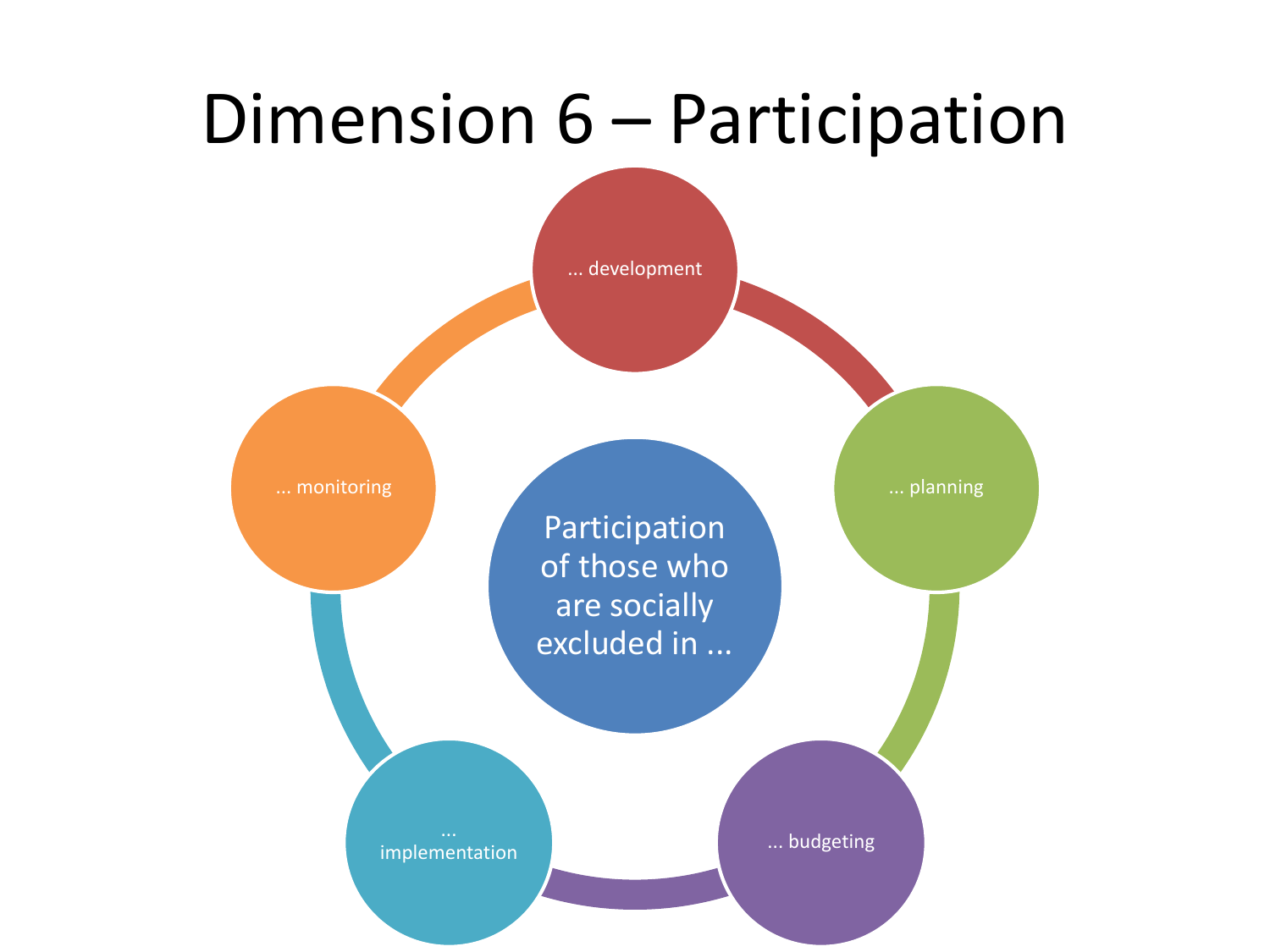## Procedural improvements

- Participation as a normative goal
- Participation throughout the policy circles
- Guaranteed and institutionalized avenues

## Transformative participation

- Susceptibility to marginalization in participatory processes
- Levelling the field
- Capacity to engage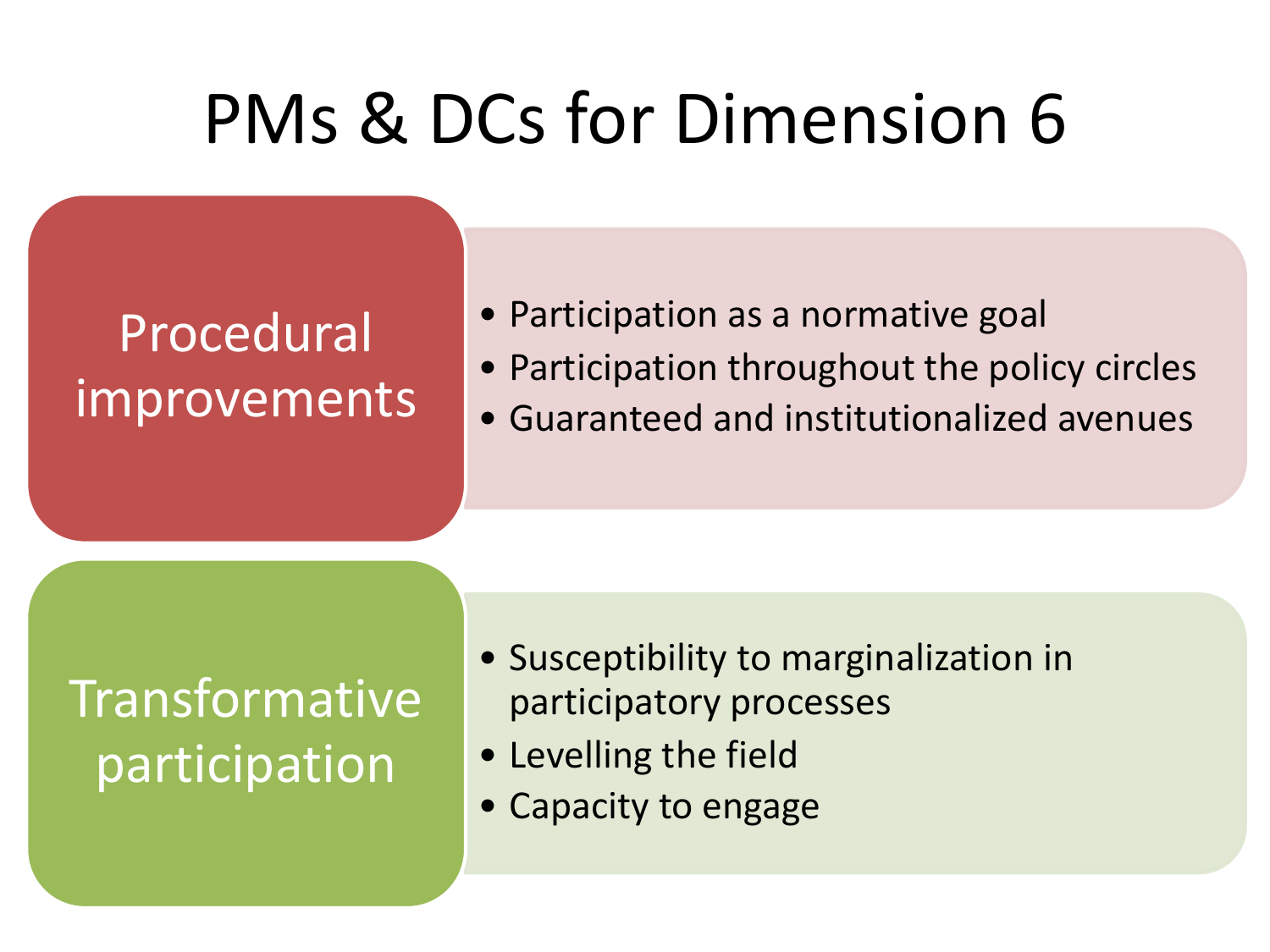## **Analytical Framework For Inclusive Policy Design**

# **APPLICATION**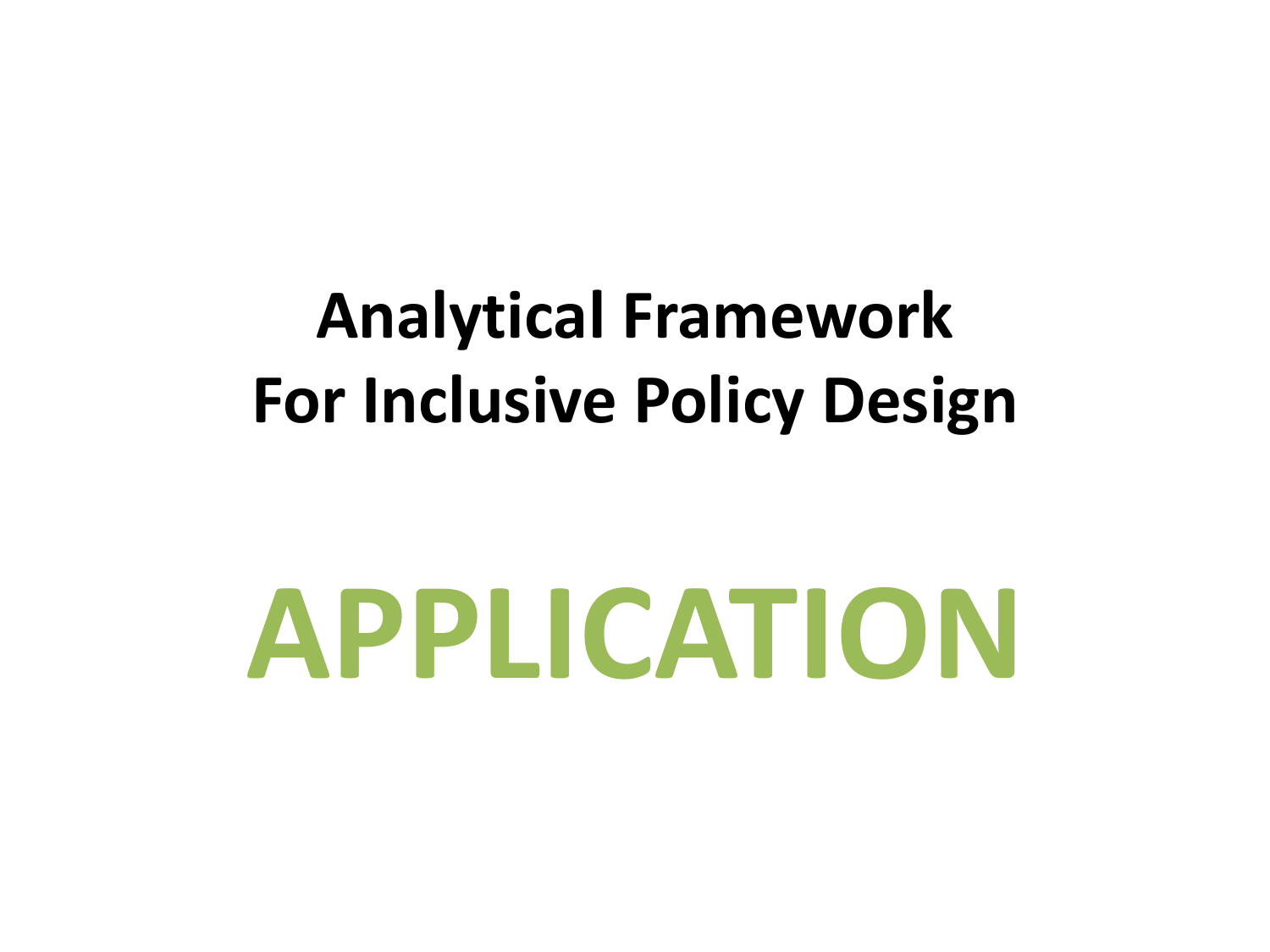## Timor-Leste



1st – 3rd December 2015

Initiation Workshop

 $11$ <sup>th</sup> & 12<sup>th</sup> February 2016

Mid-term Meeting

4<sup>th</sup> July 2016

**National Dialogue**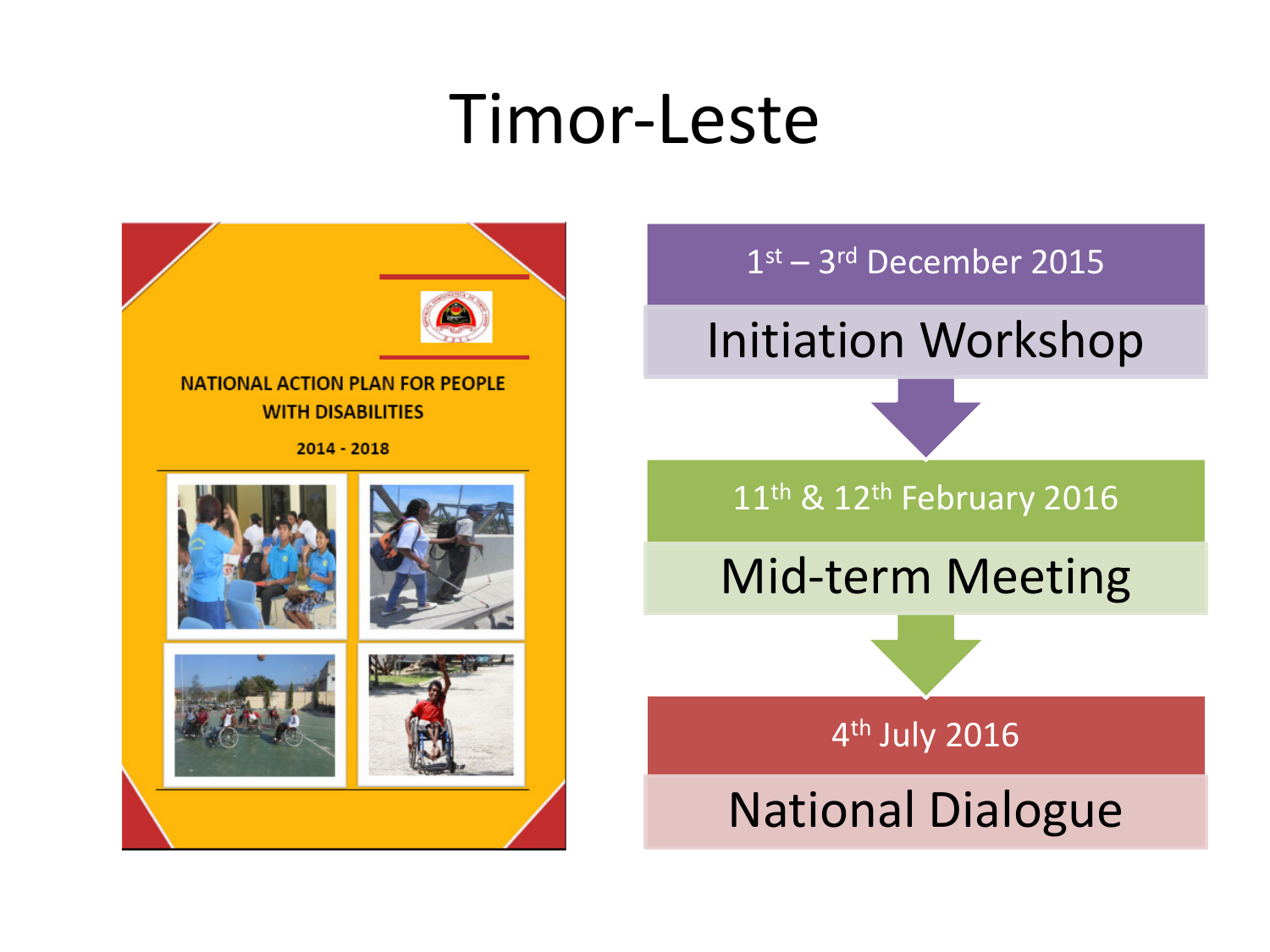## Timor-Leste **National Policy Working Group**

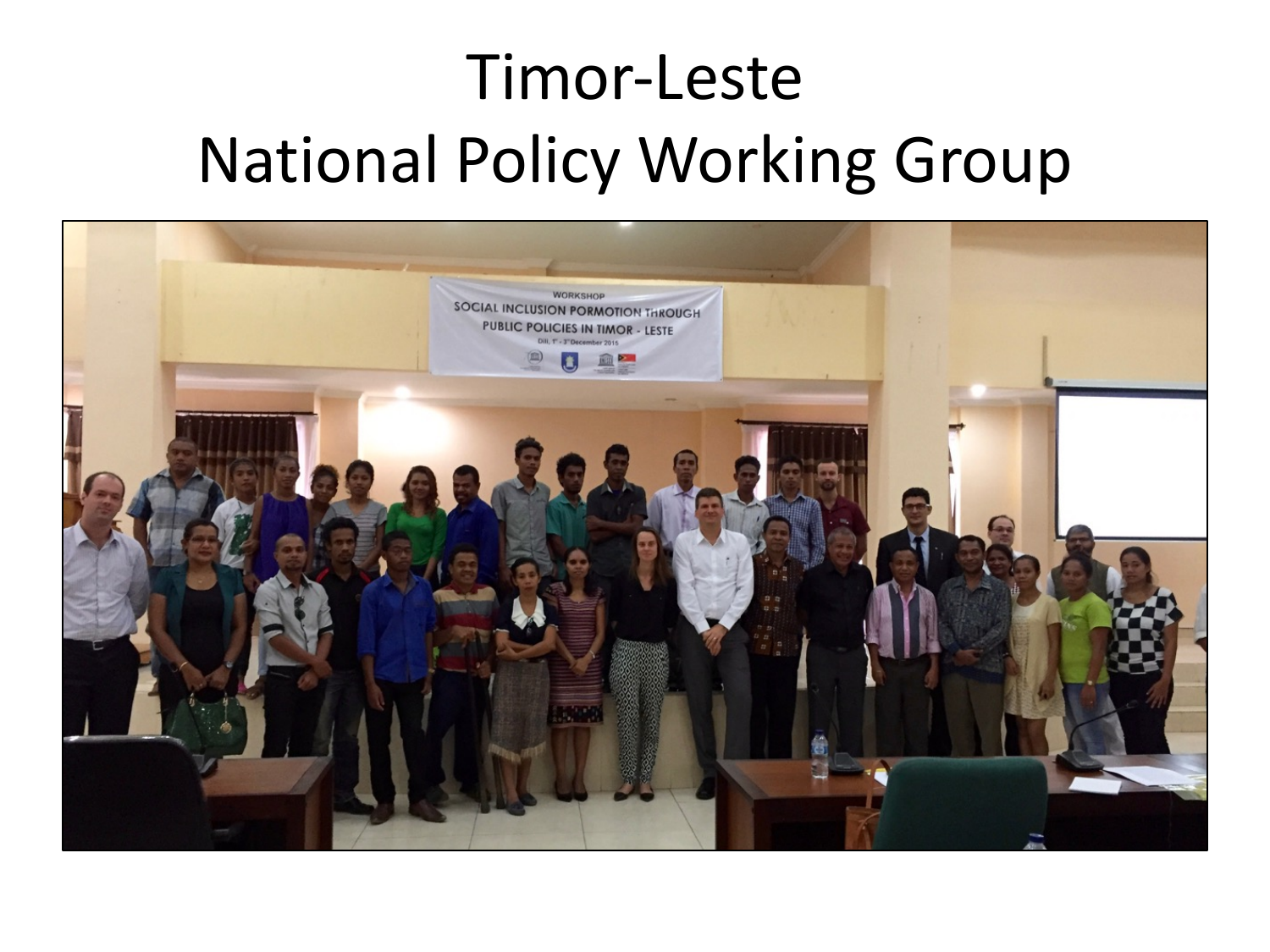# Participation in Timor-Leste

### **Government**

- **Ministry of Social Solidarity**
- **Ministry of Education**
- **Ministry of Finance**
- National Bureau for Statistics
- State Secretariat for Youth and Sport

### **Universities**

- UNPAZ
- University College Dublin
- **Trinity College Dublin**

## **Civil Society**

- Forum Ta Matan
- **FOKUPERS**
- **Asia Foundation**
- La'o Hamutuk
- Ahisaun

## **UN**

- Timor-Leste National **Commission for UNESCO**
- UNESCO
- UNICEF
- UNESCAO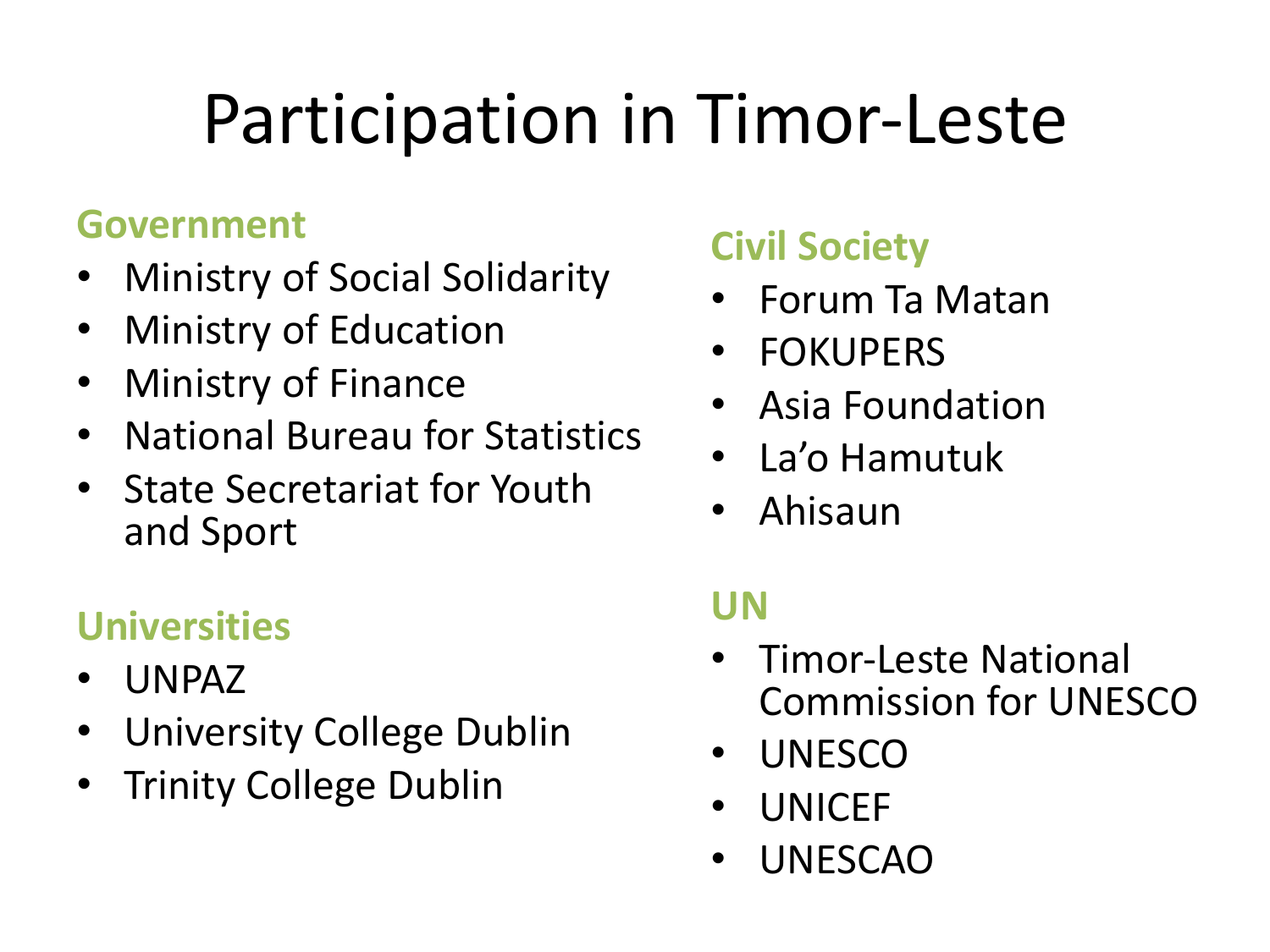# Cambodia



4<sup>th</sup> & 5<sup>th</sup> October 2016

Initiation Workshop

19th & 20th December 2016

Mid-term Meeting

12<sup>th</sup> & 13<sup>th</sup> January 2017

**National Dialogue**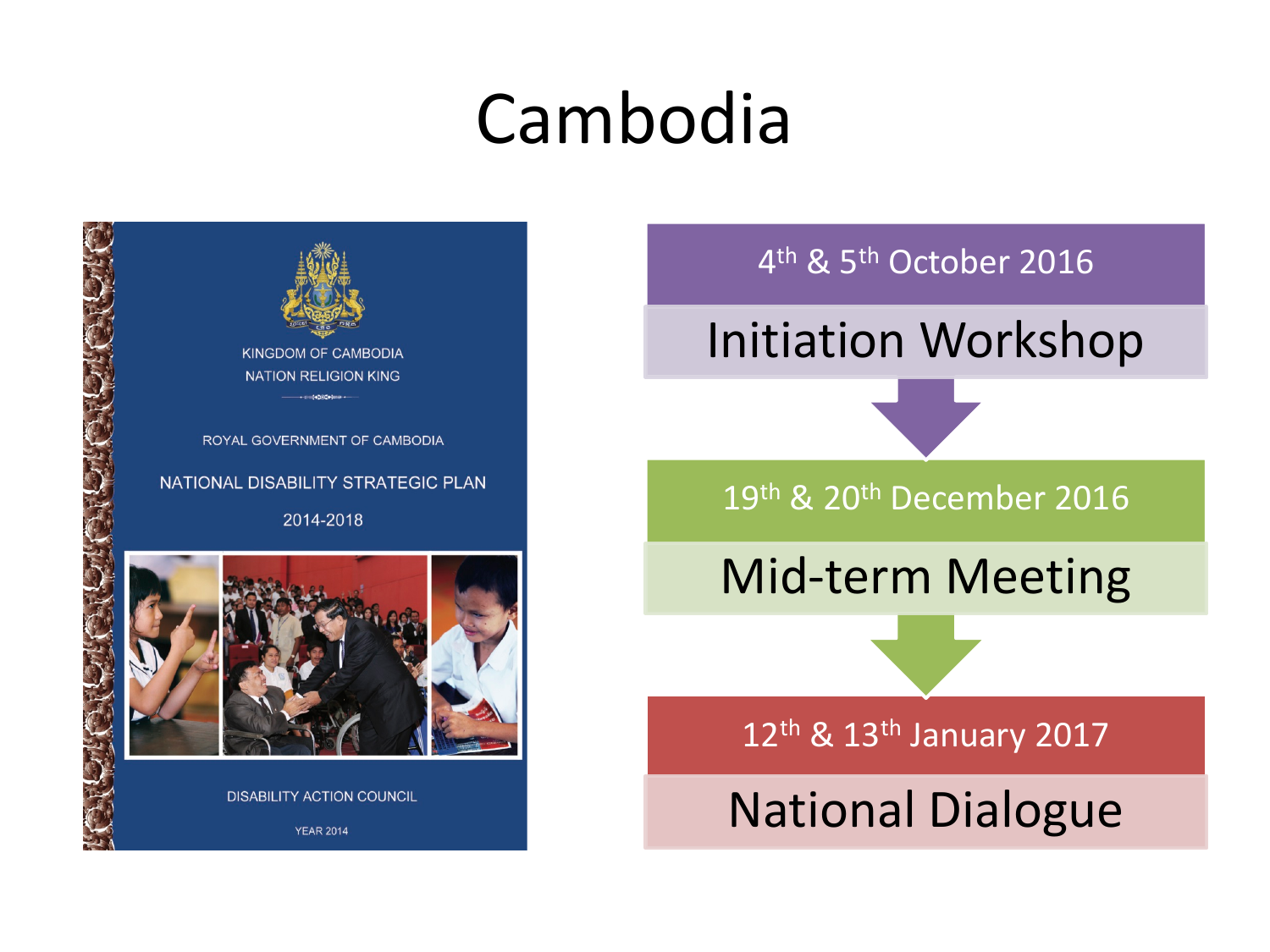## Cambodia **National Policy Working Group**

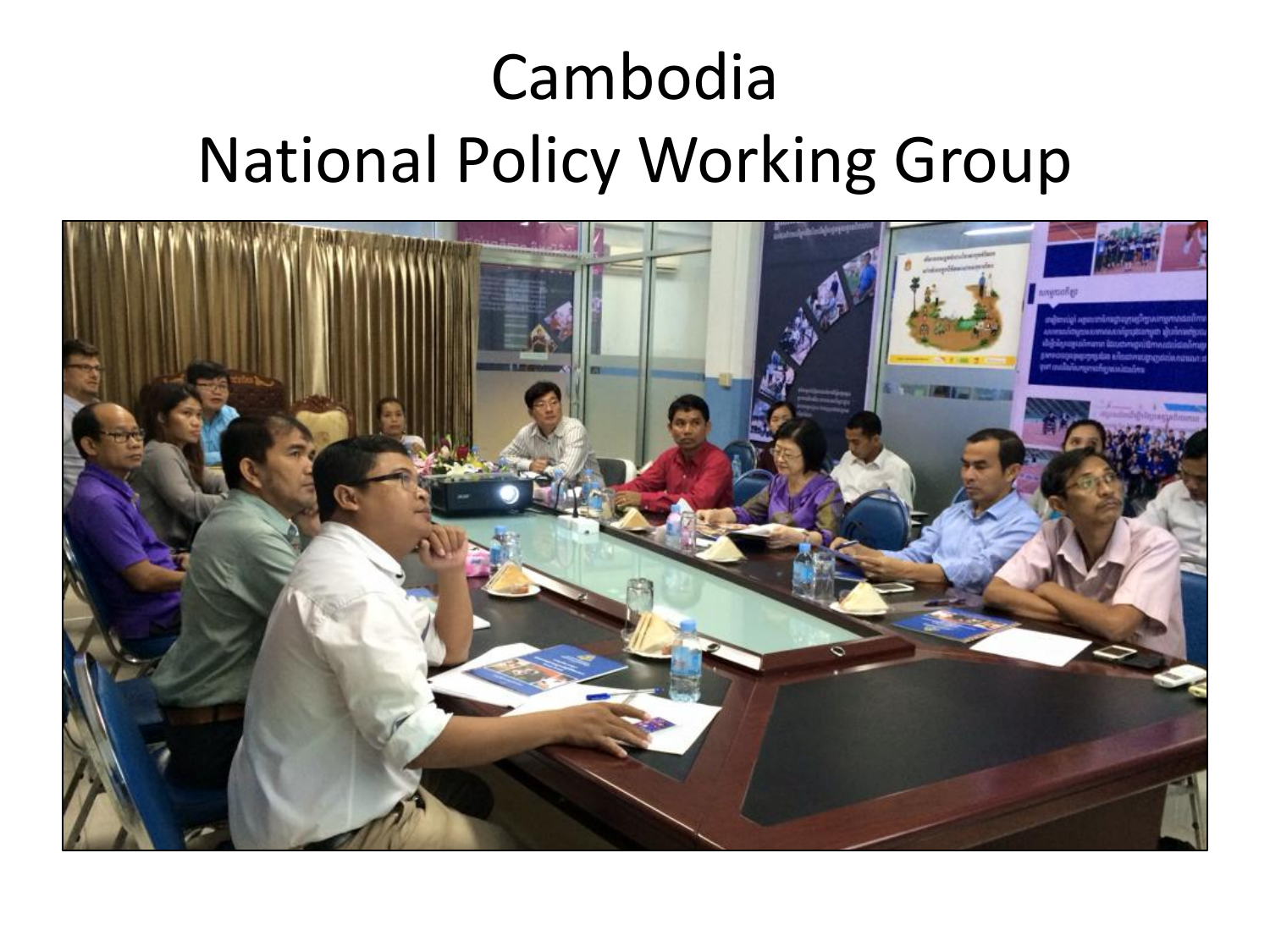# Participation in Cambodia

#### **Government**

- Ministry of Health
- Ministry of Planning
- Ministry of Rural Development
- Ministry of Information
- Ministry of Public Works and Transportation
- Ministry of Labour and Vocational **Training**
- Ministry of Land Management, Urban Planning and Construction
- Ministry of Woman Affairs
- Ministry of Justice
- Ministry of Industries and Handicrafts
- Ministry of Cult and Religion
- Ministry of Commerce
- Ministry of Tourism
- Ministry of Agriculture, Forestry and Fisheries
- Ministry of Education, Youth and Sport
- National Council for Children
- National Council for Women
- Council for Agriculture and Rural Development
- Ministry of Social Welfare
- Disability Action Council (DAC)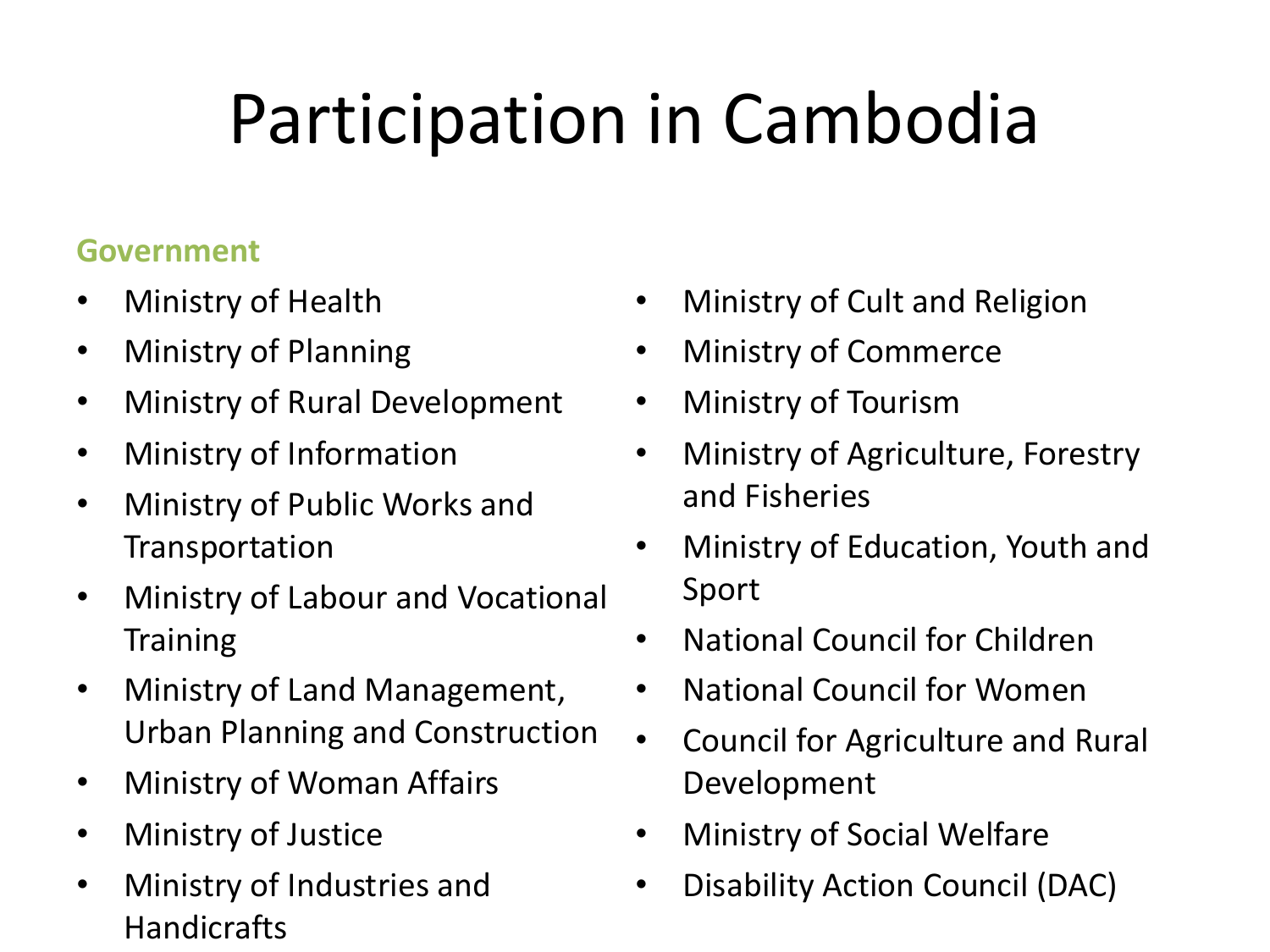# Participation in Cambodia continued

#### **Civil Society**

- Cambodia Red Cross
- Handicap International
- Krousar Thmey
- Exceed
- Development Disabled Services Program (DDSP)
- Cambodia Disabled Persons Organisation (CDPO)
- Aids en Action
- Veteran International Program (VIC)
- CBM
- Cambodia Development Mission for Disability (CDMD)
- PPCIL
- Komar Pikar Foundation (KPF)

• Center for Children and Adult Mental Health (CCAMH)

#### **Universities**

- Royal University of Phnom Penh
- University College Dublin
- Trinity College Dublin

#### **UN**

- UNESCO
- UNESCAP
- UNDP
- UNICEF
- ILO